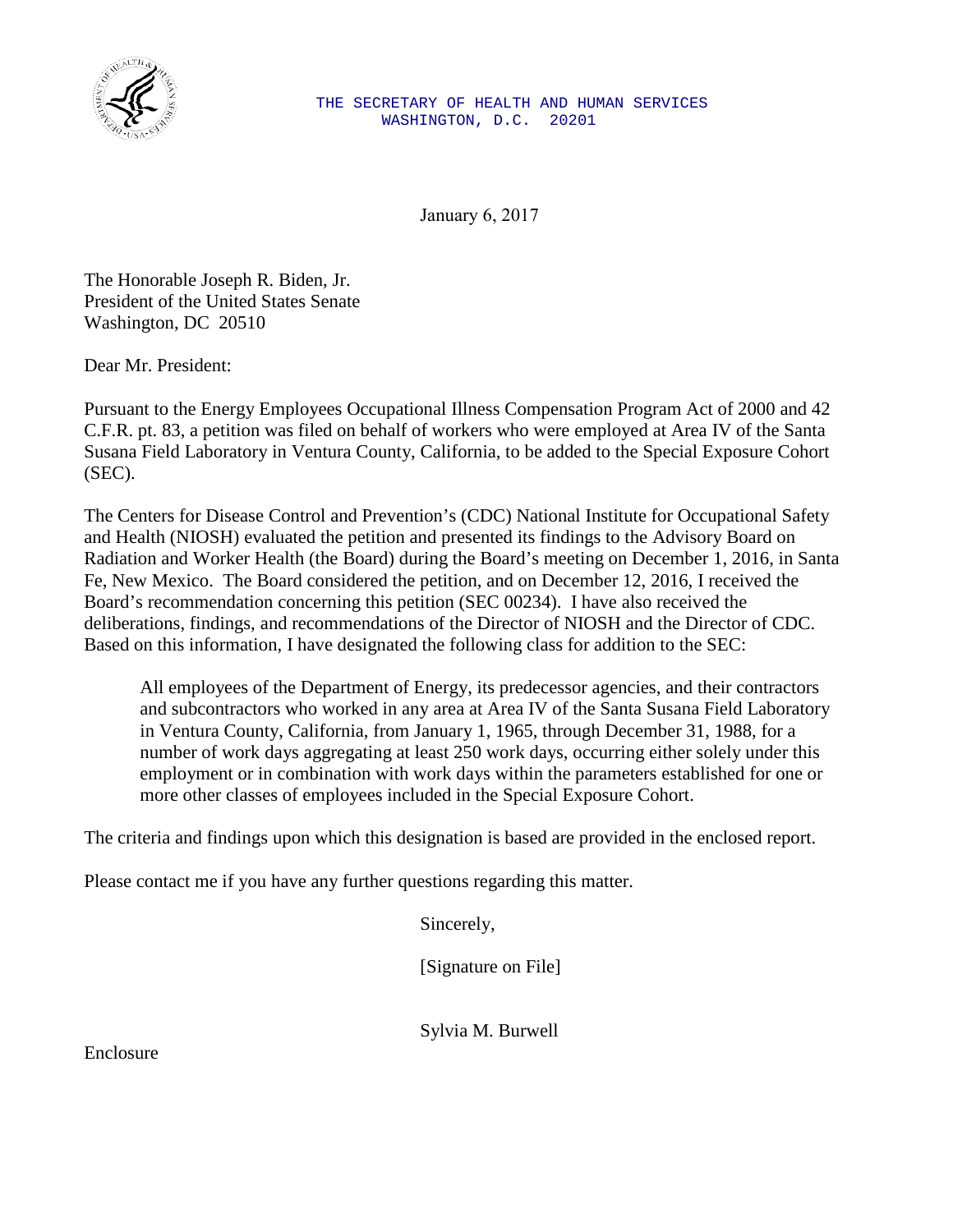

January 6, 2017

The Honorable Harry Reid Minority Leader United States Senate Washington, DC 20510

Dear Senator Reid:

Pursuant to the Energy Employees Occupational Illness Compensation Program Act of 2000 and 42 C.F.R. pt. 83, a petition was filed on behalf of workers who were employed at Area IV of the Santa Susana Field Laboratory in Ventura County, California, to be added to the Special Exposure Cohort (SEC).

The Centers for Disease Control and Prevention's (CDC) National Institute for Occupational Safety and Health (NIOSH) evaluated the petition and presented its findings to the Advisory Board on Radiation and Worker Health (the Board) during the Board's meeting on December 1, 2016, in Santa Fe, New Mexico. The Board considered the petition, and on December 12, 2016, I received the Board's recommendation concerning this petition (SEC 00234). I have also received the deliberations, findings, and recommendations of the Director of NIOSH and the Director of CDC. Based on this information, I have designated the following class for addition to the SEC:

All employees of the Department of Energy, its predecessor agencies, and their contractors and subcontractors who worked in any area at Area IV of the Santa Susana Field Laboratory in Ventura County, California, from January 1, 1965, through December 31, 1988, for a number of work days aggregating at least 250 work days, occurring either solely under this employment or in combination with work days within the parameters established for one or more other classes of employees included in the Special Exposure Cohort.

The criteria and findings upon which this designation is based are provided in the enclosed report.

Please contact me if you have any further questions regarding this matter.

Sincerely,

[Signature on File]

Sylvia M. Burwell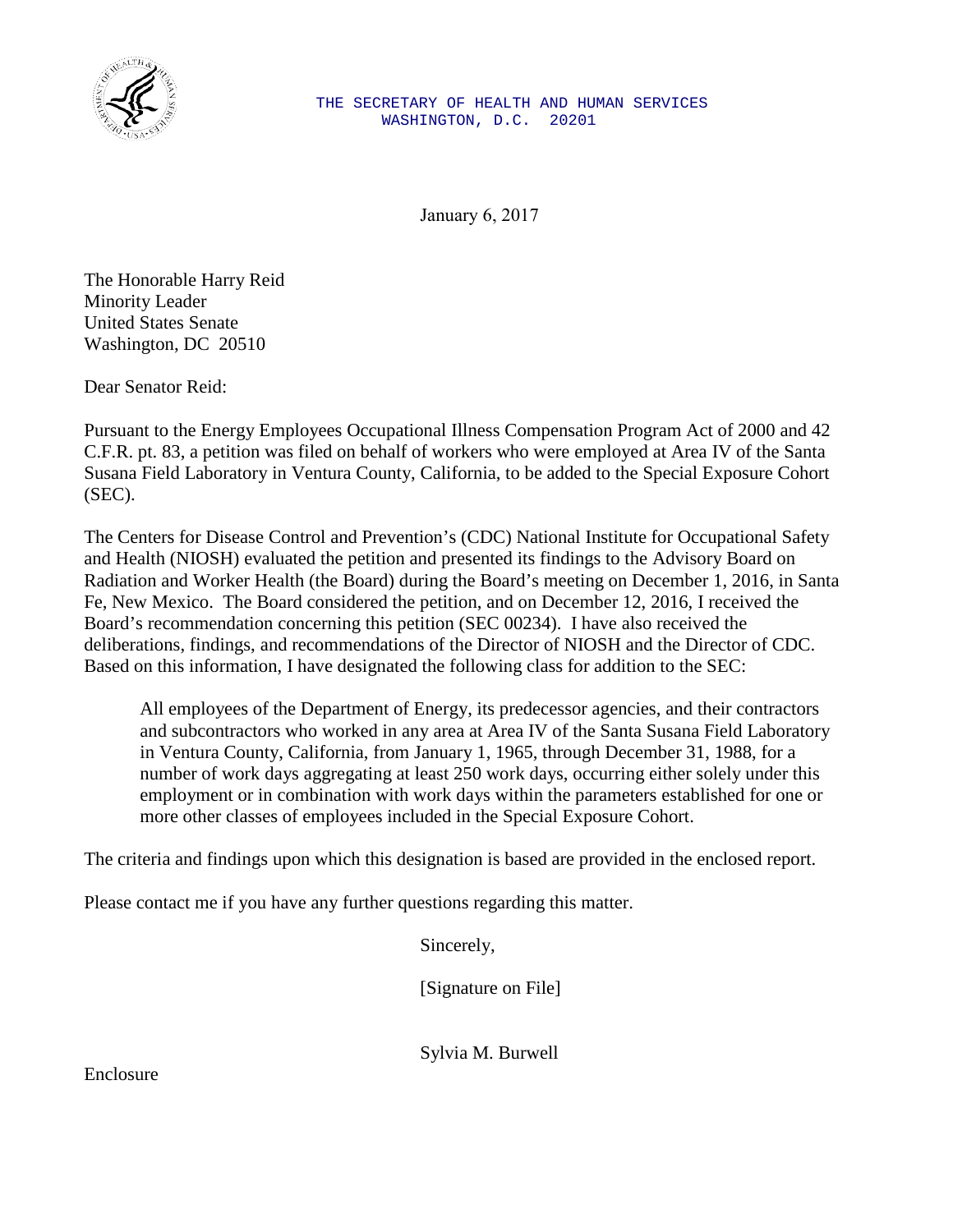

January 6, 2017

The Honorable Mitch McConnell Majority Leader United States Senate Washington, DC 20510

Dear Senator McConnell:

Pursuant to the Energy Employees Occupational Illness Compensation Program Act of 2000 and 42 C.F.R. pt. 83, a petition was filed on behalf of workers who were employed at Area IV of the Santa Susana Field Laboratory in Ventura County, California, to be added to the Special Exposure Cohort (SEC).

The Centers for Disease Control and Prevention's (CDC) National Institute for Occupational Safety and Health (NIOSH) evaluated the petition and presented its findings to the Advisory Board on Radiation and Worker Health (the Board) during the Board's meeting on December 1, 2016, in Santa Fe, New Mexico. The Board considered the petition, and on December 12, 2016, I received the Board's recommendation concerning this petition (SEC 00234). I have also received the deliberations, findings, and recommendations of the Director of NIOSH and the Director of CDC. Based on this information, I have designated the following class for addition to the SEC:

All employees of the Department of Energy, its predecessor agencies, and their contractors and subcontractors who worked in any area at Area IV of the Santa Susana Field Laboratory in Ventura County, California, from January 1, 1965, through December 31, 1988, for a number of work days aggregating at least 250 work days, occurring either solely under this employment or in combination with work days within the parameters established for one or more other classes of employees included in the Special Exposure Cohort.

The criteria and findings upon which this designation is based are provided in the enclosed report.

Please contact me if you have any further questions regarding this matter.

Sincerely,

[Signature on File]

Sylvia M. Burwell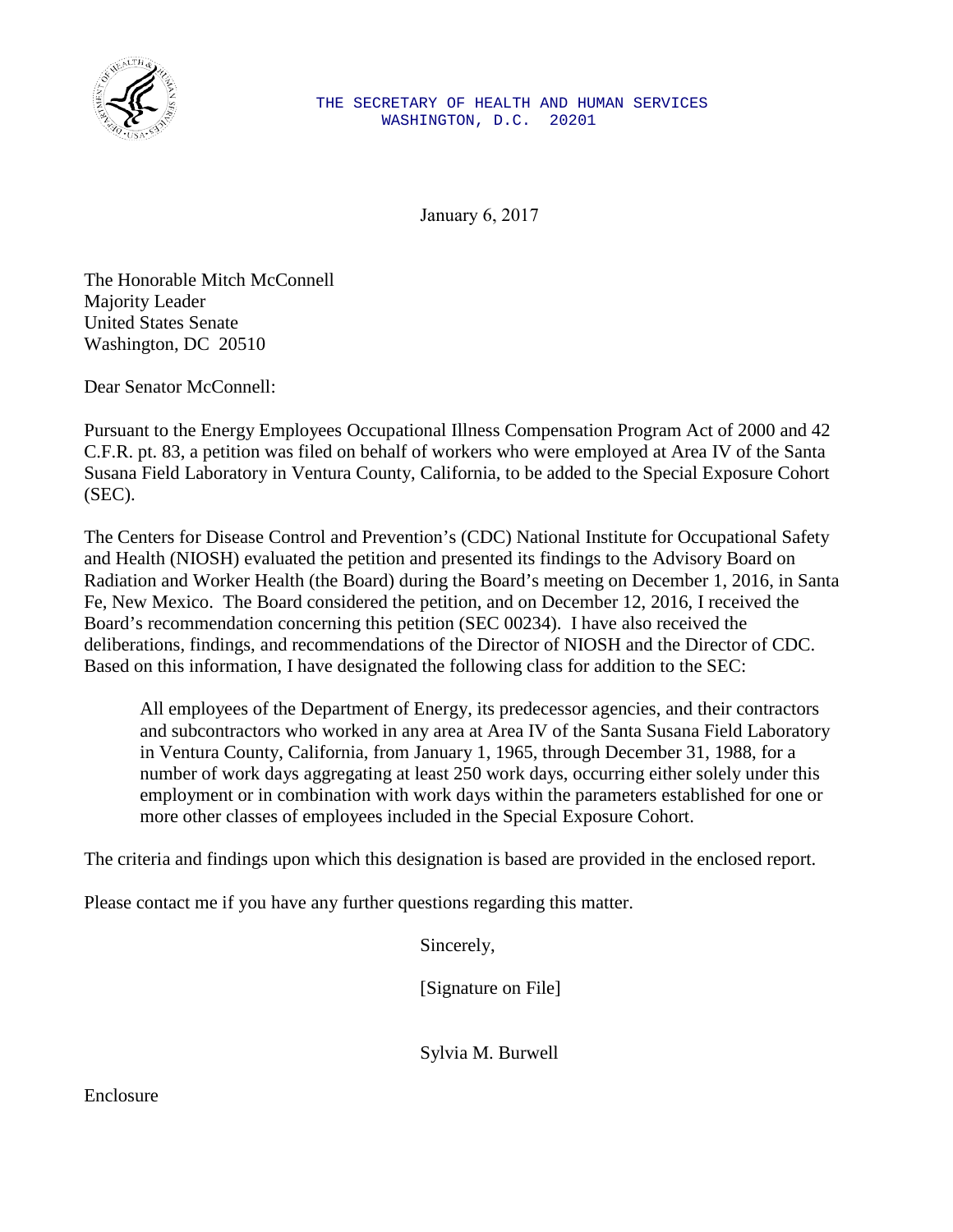

January 6, 2017

The Honorable Nancy Pelosi Minority Leader U.S. House of Representatives Washington, DC 20515

Dear Representative Pelosi:

Pursuant to the Energy Employees Occupational Illness Compensation Program Act of 2000 and 42 C.F.R. pt. 83, a petition was filed on behalf of workers who were employed at Area IV of the Santa Susana Field Laboratory in Ventura County, California, to be added to the Special Exposure Cohort (SEC).

The Centers for Disease Control and Prevention's (CDC) National Institute for Occupational Safety and Health (NIOSH) evaluated the petition and presented its findings to the Advisory Board on Radiation and Worker Health (the Board) during the Board's meeting on December 1, 2016, in Santa Fe, New Mexico. The Board considered the petition, and on December 12, 2016, I received the Board's recommendation concerning this petition (SEC 00234). I have also received the deliberations, findings, and recommendations of the Director of NIOSH and the Director of CDC. Based on this information, I have designated the following class for addition to the SEC:

All employees of the Department of Energy, its predecessor agencies, and their contractors and subcontractors who worked in any area at Area IV of the Santa Susana Field Laboratory in Ventura County, California, from January 1, 1965, through December 31, 1988, for a number of work days aggregating at least 250 work days, occurring either solely under this employment or in combination with work days within the parameters established for one or more other classes of employees included in the Special Exposure Cohort.

The criteria and findings upon which this designation is based are provided in the enclosed report.

Please contact me if you have any further questions regarding this matter.

Sincerely,

[Signature on File]

Sylvia M. Burwell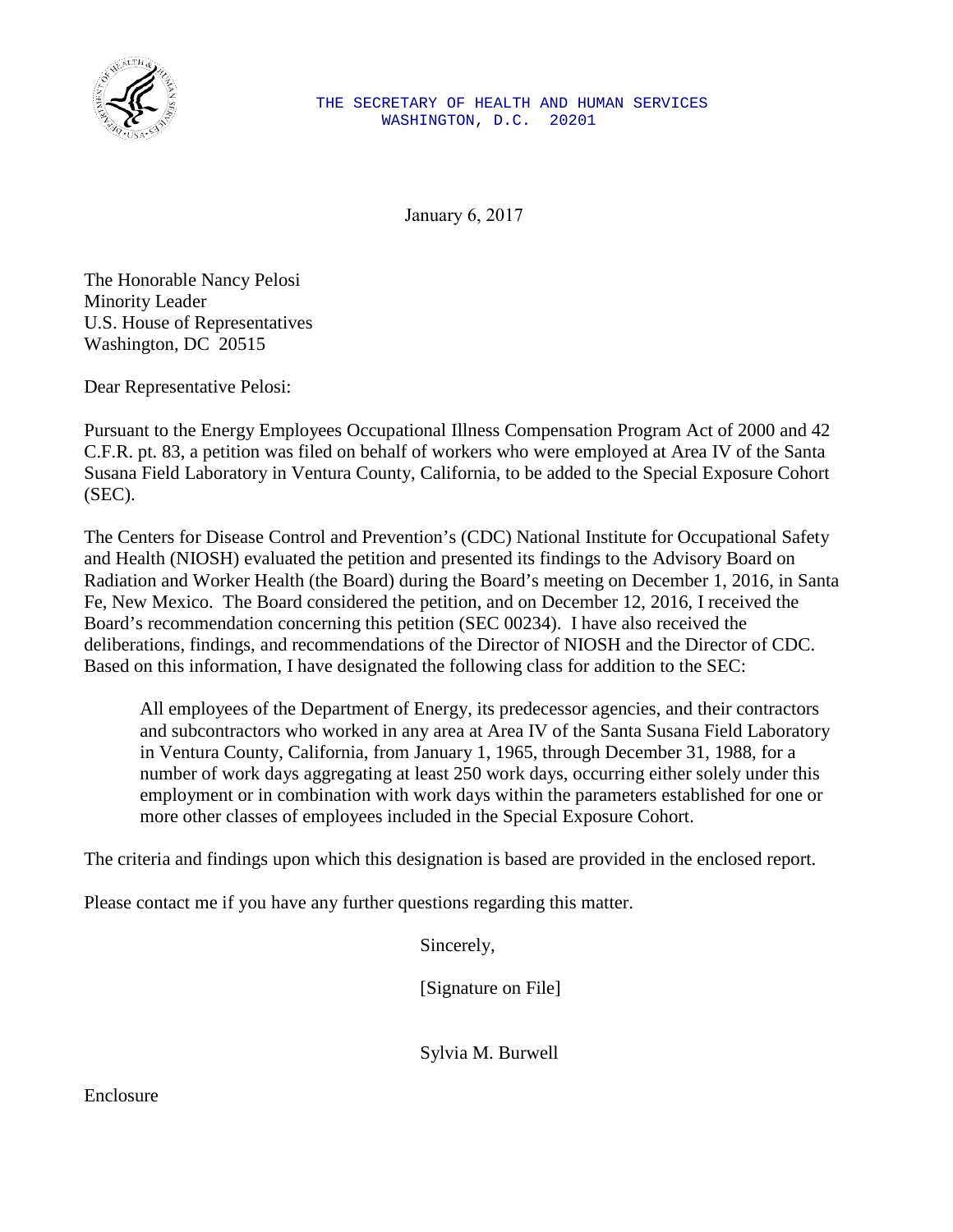

January 6, 2017

The Honorable Paul Ryan Speaker of the U.S. House of Representatives Washington, DC 20515

Dear Mr. Speaker:

Pursuant to the Energy Employees Occupational Illness Compensation Program Act of 2000 and 42 C.F.R. pt. 83, a petition was filed on behalf of workers who were employed at Area IV of the Santa Susana Field Laboratory in Ventura County, California, to be added to the Special Exposure Cohort (SEC).

The Centers for Disease Control and Prevention's (CDC) National Institute for Occupational Safety and Health (NIOSH) evaluated the petition and presented its findings to the Advisory Board on Radiation and Worker Health (the Board) during the Board's meeting on December 1, 2016, in Santa Fe, New Mexico. The Board considered the petition, and on December 12, 2016, I received the Board's recommendation concerning this petition (SEC 00234). I have also received the deliberations, findings, and recommendations of the Director of NIOSH and the Director of CDC. Based on this information, I have designated the following class for addition to the SEC:

All employees of the Department of Energy, its predecessor agencies, and their contractors and subcontractors who worked in any area at Area IV of the Santa Susana Field Laboratory in Ventura County, California, from January 1, 1965, through December 31, 1988, for a number of work days aggregating at least 250 work days, occurring either solely under this employment or in combination with work days within the parameters established for one or more other classes of employees included in the Special Exposure Cohort.

The criteria and findings upon which this designation is based are provided in the enclosed report.

Please contact me if you have any further questions regarding this matter.

Sincerely,

[Signature on File]

Sylvia M. Burwell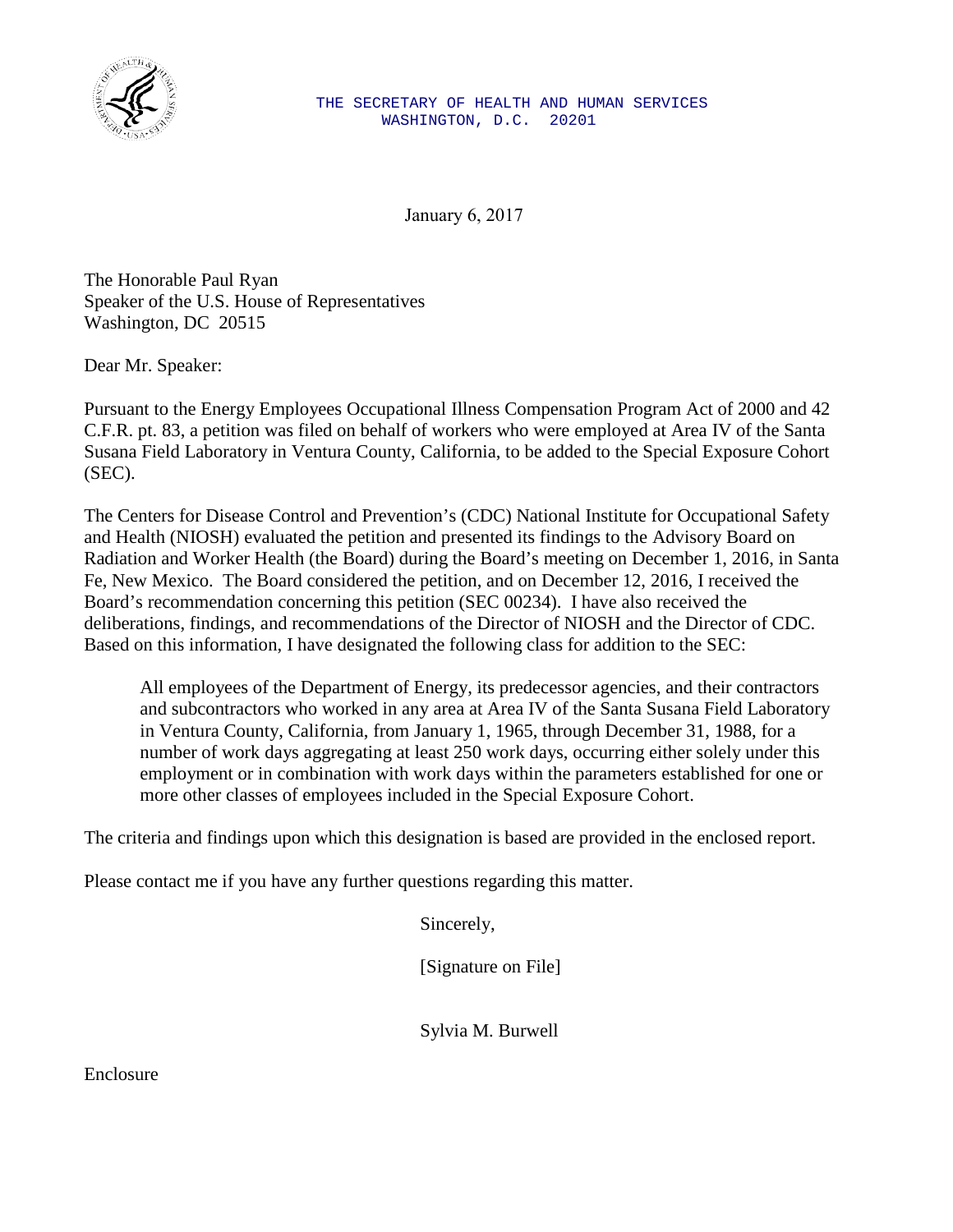

January 6, 2017

The Honorable Barbara Boxer United States Senate Washington, DC 20510

Dear Senator Boxer:

Pursuant to the Energy Employees Occupational Illness Compensation Program Act of 2000 and 42 C.F.R. pt. 83, a petition was filed on behalf of workers who were employed at Area IV of the Santa Susana Field Laboratory in Ventura County, California, to be added to the Special Exposure Cohort (SEC).

The Centers for Disease Control and Prevention's (CDC) National Institute for Occupational Safety and Health (NIOSH) evaluated the petition and presented its findings to the Advisory Board on Radiation and Worker Health (the Board) during the Board's meeting on December 1, 2016, in Santa Fe, New Mexico. The Board considered the petition, and on December 12, 2016, I received the Board's recommendation concerning this petition (SEC 00234). I have also received the deliberations, findings, and recommendations of the Director of NIOSH and the Director of CDC. Based on this information, I have designated the following class for addition to the SEC:

All employees of the Department of Energy, its predecessor agencies, and their contractors and subcontractors who worked in any area at Area IV of the Santa Susana Field Laboratory in Ventura County, California, from January 1, 1965, through December 31, 1988, for a number of work days aggregating at least 250 work days, occurring either solely under this employment or in combination with work days within the parameters established for one or more other classes of employees included in the Special Exposure Cohort.

The criteria and findings upon which this designation is based are provided in the enclosed report.

Please contact me if you have any further questions regarding this matter.

Sincerely,

[Signature on File]

Sylvia M. Burwell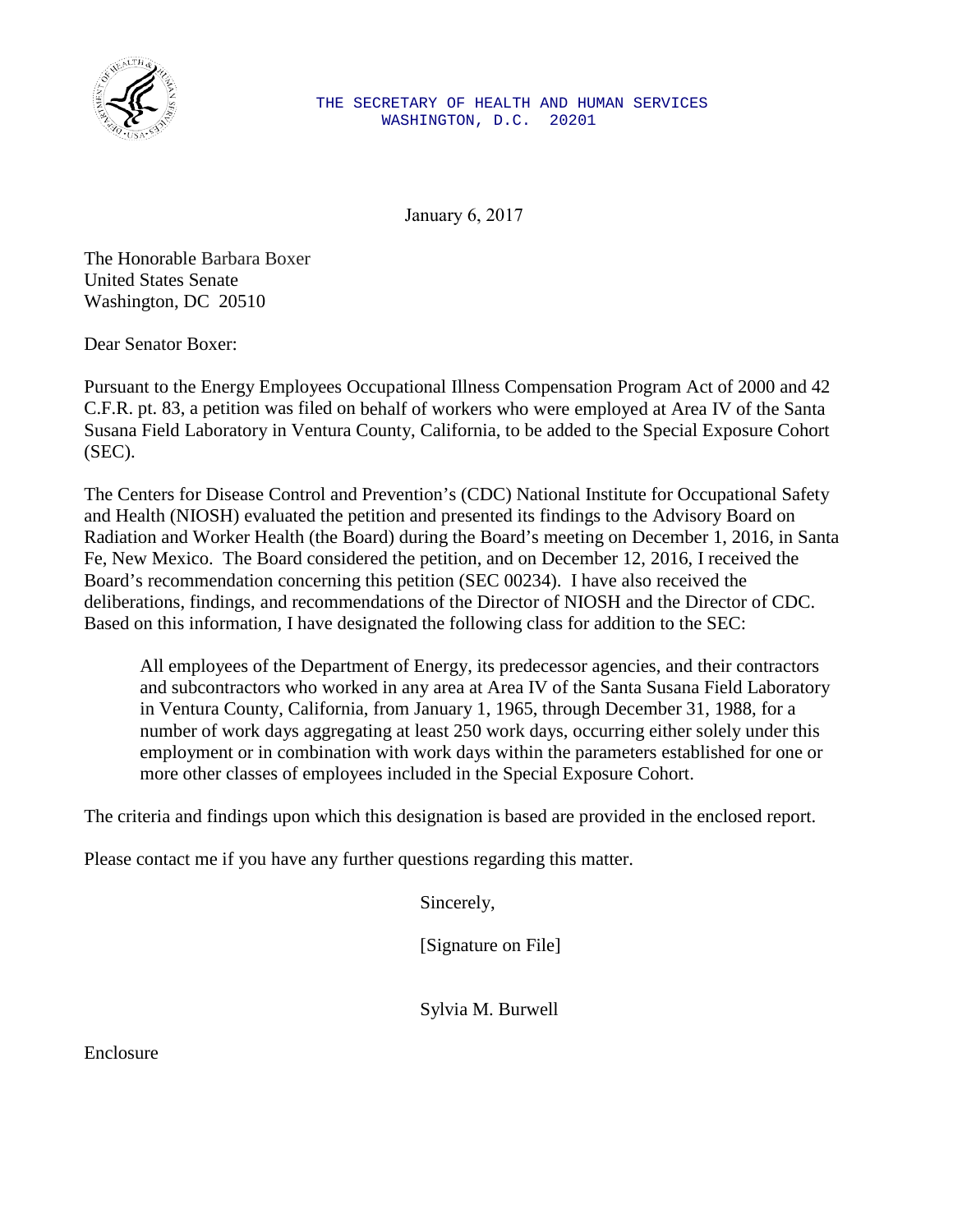

January 6, 2017

The Honorable Dianne Feinstein United States Senate Washington, DC 20510

Dear Senator Feinstein:

Pursuant to the Energy Employees Occupational Illness Compensation Program Act of 2000 and 42 C.F.R. pt. 83, a petition was filed on behalf of workers who were employed at Area IV of the Santa Susana Field Laboratory in Ventura County, California, to be added to the Special Exposure Cohort (SEC).

The Centers for Disease Control and Prevention's (CDC) National Institute for Occupational Safety and Health (NIOSH) evaluated the petition and presented its findings to the Advisory Board on Radiation and Worker Health (Board) during the Board's meeting on December 1, 2016, in Santa Fe, New Mexico. The Board considered the petition, and on December 12, 2016, I received the Board's recommendation concerning this petition (SEC 00234). I have also received the deliberations, findings, and recommendations of the Director of NIOSH and the Director of CDC. Based on this information, I have designated the following class for addition to the SEC:

All employees of the Department of Energy, its predecessor agencies, and their contractors and subcontractors who worked in any area at Area IV of the Santa Susana Field Laboratory in Ventura County, California, from January 1, 1965, through December 31, 1988, for a number of work days aggregating at least 250 work days, occurring either solely under this employment or in combination with work days within the parameters established for one or more other classes of employees included in the Special Exposure Cohort.

The criteria and findings upon which this designation is based are provided in the enclosed report.

Please contact me if you have any further questions regarding this matter.

Sincerely,

[Signature on File]

Sylvia M. Burwell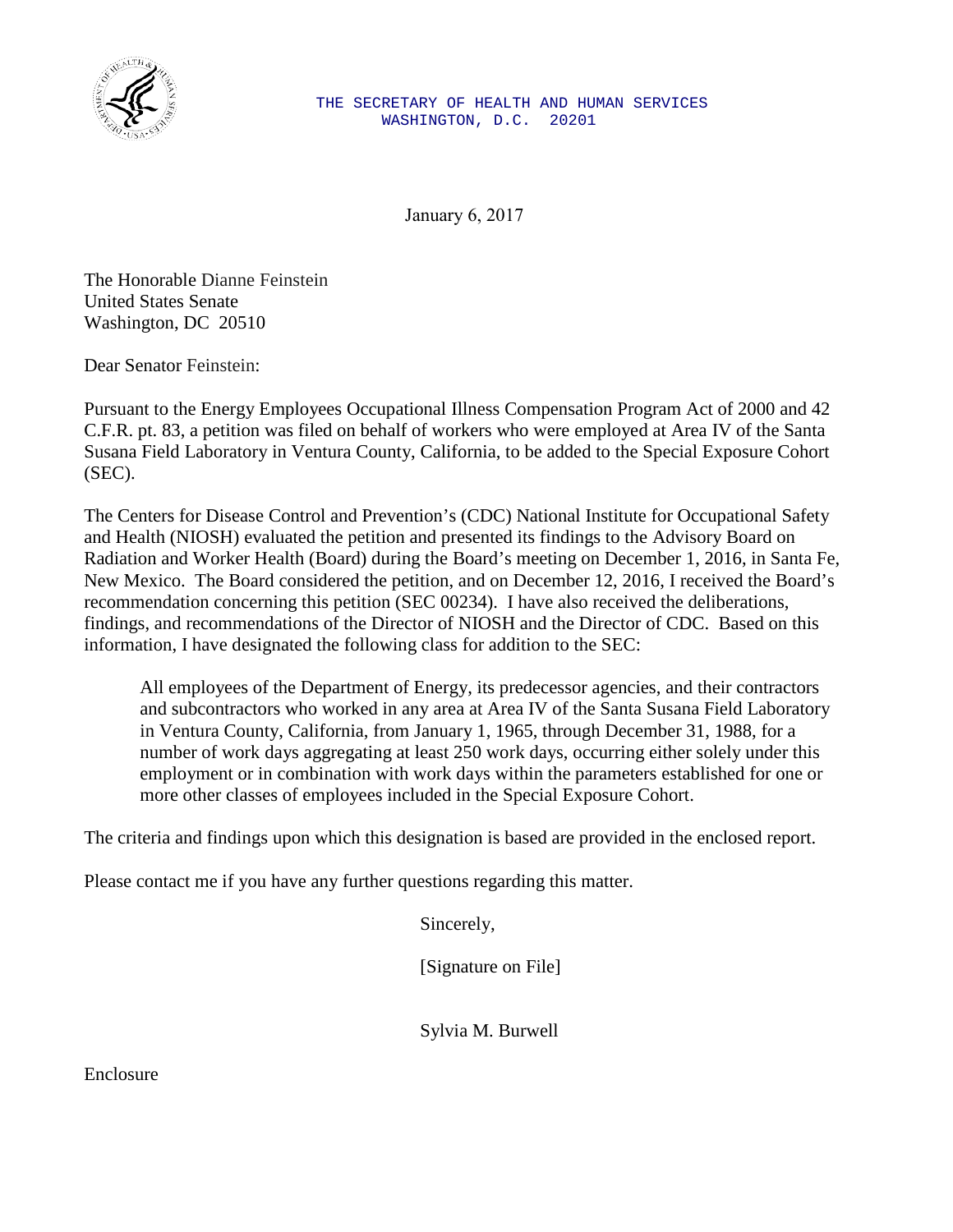

January 6, 2017

The Honorable Julia Brownley U.S. House of Representatives Washington, DC 20515

Dear Representative Brownley:

Pursuant to the Energy Employees Occupational Illness Compensation Program Act of 2000 and 42 C.F.R. pt. 83, a petition was filed on behalf of workers who were employed at Area IV of the Santa Susana Field Laboratory in Ventura County, California, to be added to the Special Exposure Cohort (SEC).

The Centers for Disease Control and Prevention's (CDC) National Institute for Occupational Safety and Health (NIOSH) evaluated the petition and presented its findings to the Advisory Board on Radiation and Worker Health (the Board) during the Board's meeting on December 1, 2016, in Santa Fe, New Mexico. The Board considered the petition, and on December 12, 2016, I received the Board's recommendation concerning this petition (SEC 00234). I have also received the deliberations, findings, and recommendations of the Director of NIOSH and the Director of CDC. Based on this information, I have designated the following class for addition to the SEC:

All employees of the Department of Energy, its predecessor agencies, and their contractors and subcontractors who worked in any area at Area IV of the Santa Susana Field Laboratory in Ventura County, California, from January 1, 1965, through December 31, 1988, for a number of work days aggregating at least 250 work days, occurring either solely under this employment or in combination with work days within the parameters established for one or more other classes of employees included in the Special Exposure Cohort.

The criteria and findings upon which this designation is based are provided in the enclosed report.

Please contact me if you have any further questions regarding this matter.

Sincerely,

[Signature on File]

Sylvia M. Burwell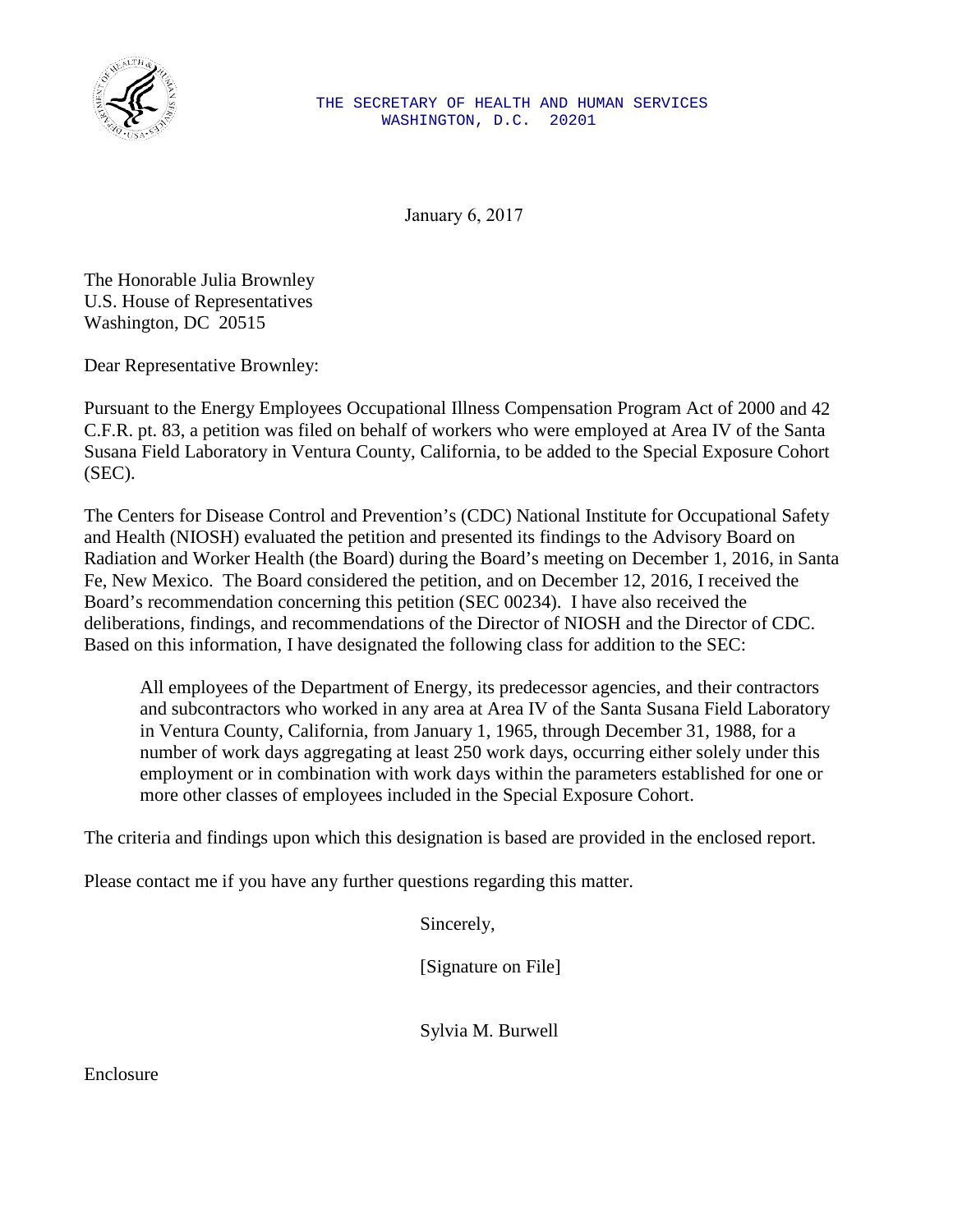## U.S. Department of Health and Human Services Designation

of Additional Members of the Special Exposure Cohort

under the

Energy Employees Occupational Illness Compensation Program Act of 2000

Designating a Class of Employees Area IV Santa Susan Field Laboratory Ventura County, California

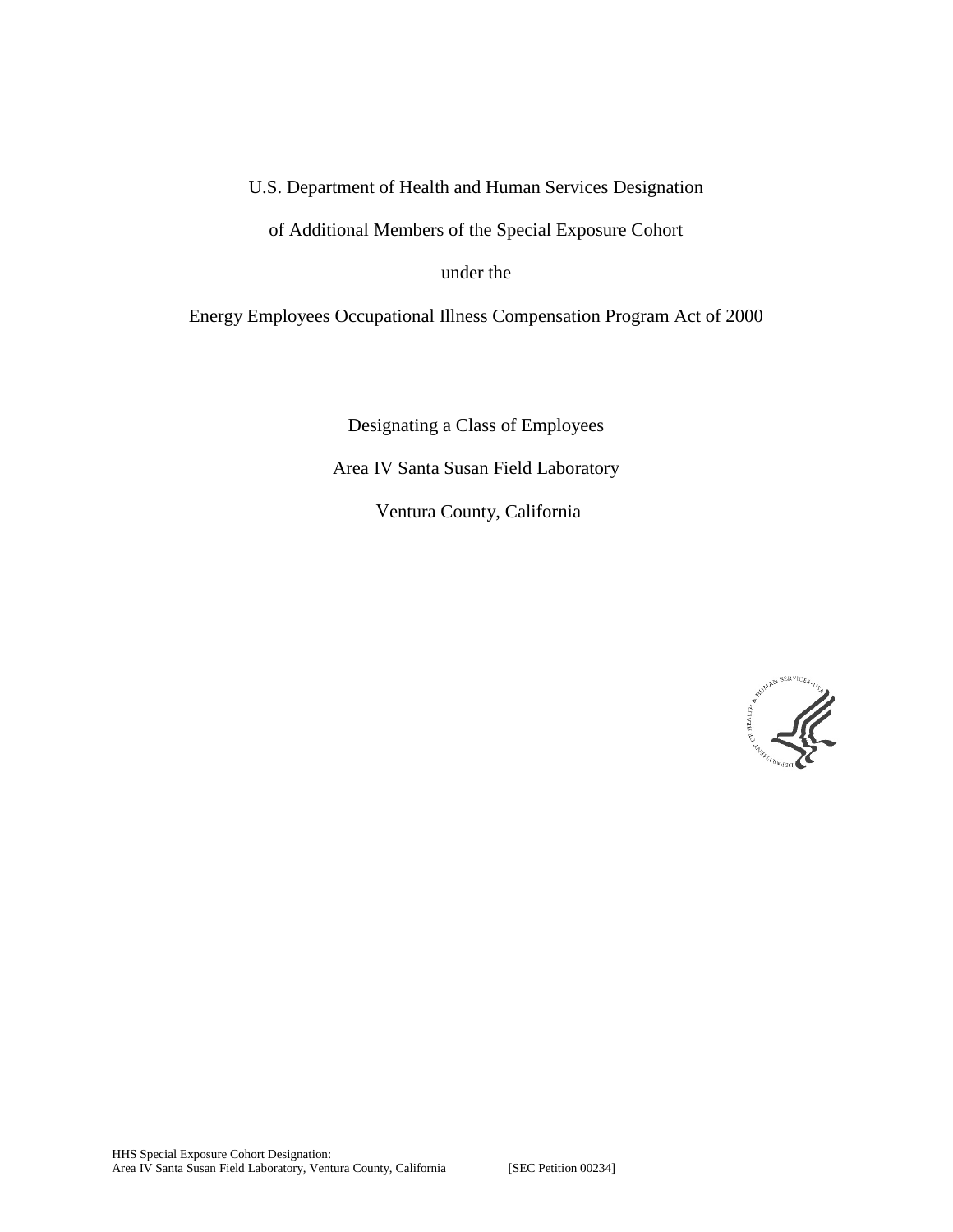## I. Designation

I, Sylvia M. Burwell, Secretary of the U.S. Department of Health and Human Services (HHS), designate the class of employees defined in Section II of this report for addition to the Special Exposure Cohort (SEC), as authorized under the Energy Employees Occupational Illness Compensation Program Act of 2000 (EEOICPA), 42 U.S.C. § 7384q.

| January $6, 2017$ | [Signature on File] |
|-------------------|---------------------|
| Date              | Sylvia M. Burwell   |

## II. Employee Class Definition

All employees of the Department of Energy, its predecessor agencies, and their contractors and subcontractors who worked in any area at Area IV of the Santa Susana Field Laboratory in Ventura County, California, from January 1, 1965, through December 31, 1988, for a number of work days aggregating at least 250 work days, occurring either solely under this employment or in combination with work days within the parameters established for one or more other classes of employees included in the Special Exposure Cohort.

## III. Designation Criteria and Recommendations

Pursuant to 42 U.S.C. § 7384q, for the class defined in Section II of this report, the Secretary has determined, and the Advisory Board on Radiation and Worker Health (Board) has recommended, that

(1) it is not feasible to estimate with sufficient accuracy the radiation dose that the class received; and

(2) there is a reasonable likelihood that such radiation dose may have endangered the health of members of the class.

The SEC final rule states in 42 C.F.R. §  $83.13(c)(1)$  that it is feasible in two situations to estimate the radiation dose that the class received with sufficient accuracy. First, the rule states that radiation doses may be estimated with sufficient accuracy if NIOSH has established that it has access to sufficient information to estimate the maximum radiation dose, for every type of cancer for which radiation doses are reconstructed, that could have been incurred under plausible circumstances by any member of the class. Alternatively, radiation doses may be estimated with sufficient accuracy if NIOSH has established that it has access to sufficient information to estimate the radiation doses of members of the class more precisely than a maximum dose estimate.

NIOSH determined that there is insufficient information to estimate the radiation dose of individual members of the class with sufficient accuracy under the two abovementioned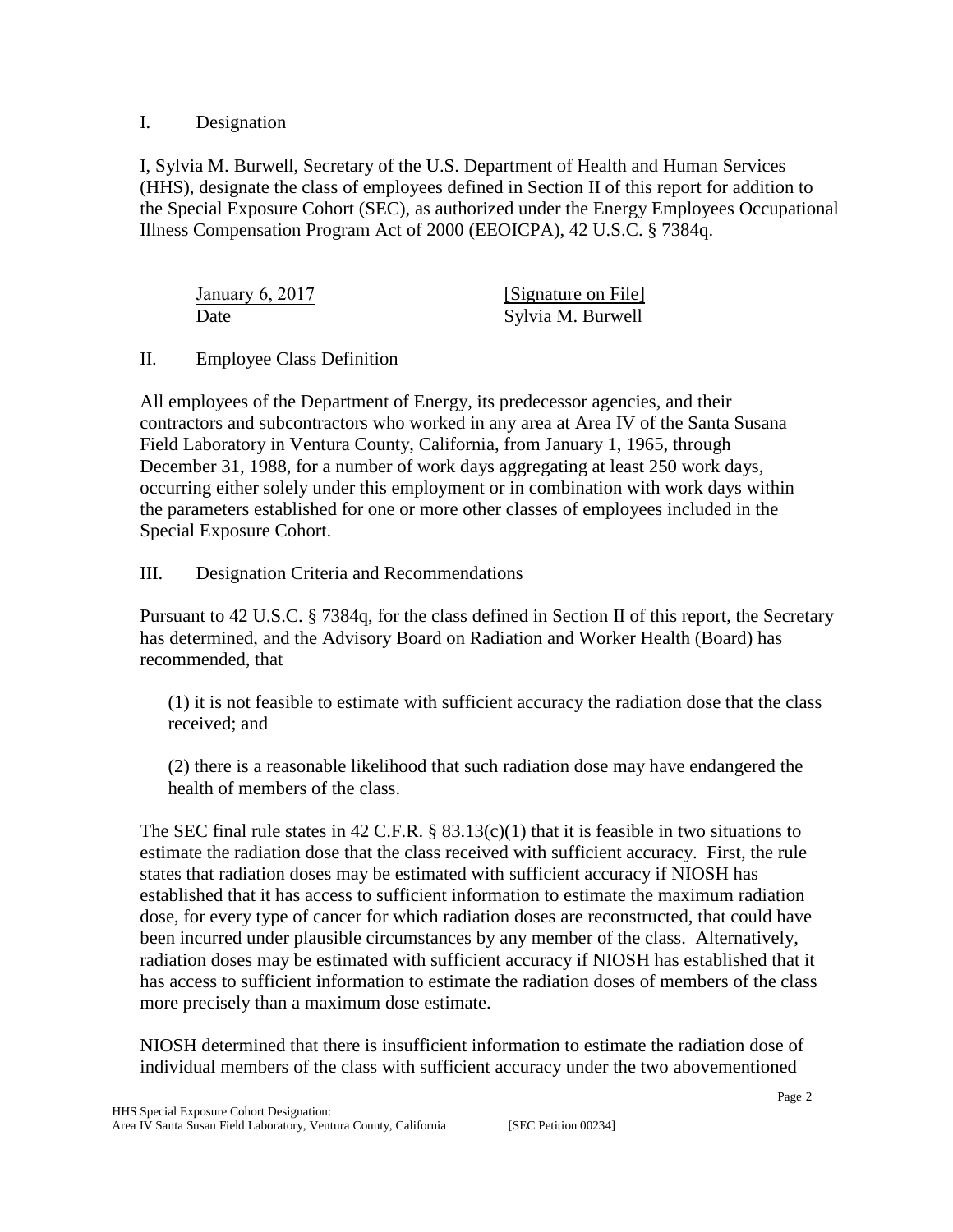situations. The Board, pursuant to 42 U.S.C. § 7384q, advised the Secretary to designate the class as an addition to the SEC in a letter received by the Secretary on December 12, 2016.

IV. Designation Findings

# Infeasibility of Estimating Radiation Doses with Sufficient Accuracy

The Secretary designates the class of employees covered by this report based upon the findings summarized below.

- NIOSH has identified that principal sources of internal radiation exposures for members of the proposed class included exposures from inhalation and ingestion exposures to plutonium, uranium, mixed fission products, thorium (including associated progeny), and americium during the processing operations.
- NIOSH determined that there are insufficient internal dosimetry data, air monitoring data, or radiological source term data available to bound intakes of thorium (including associated progeny) and americium for the period from January 1, 1965, through December 31, 1988. Although there are limited monitoring data that may be applied for these radionuclides during the period, the data do not represent all operations at Area IV.
- NIOSH determined that the principal sources of external radiation exposures for members of the proposed class included exposures to beta particles, gamma photons, and neutrons.
- NIOSH finds that it is feasible to reconstruct external doses for Area IV workers using available individual dosimetry records and area monitoring surveys for reconstructing external doses for Area IV workers.
- NIOSH finds that it is feasible to reconstruct occupational medical dose for Area IV workers using information and methods in *Dose Reconstruction from Occupationally Related Diagnostic X-Ray Procedures* (ORAUT-OTIB-0006) and the Area IV site profile documents.
- The Board concurred with the NIOSH finding that it could not reconstruct internal radiation exposures for the proposed class of workers for the period from January 1, 1965, through December 31, 1988.
- Pursuant to  $42$  C.F.R. §  $83.13(c)(1)$ , NIOSH determined that there is insufficient information to either: (1) estimate the maximum radiation dose, for every type of cancer for which radiation doses are reconstructed, that could have been incurred under plausible circumstances by any member of the class; or (2) estimate the radiation doses of members of the class more precisely than a maximum dose estimate.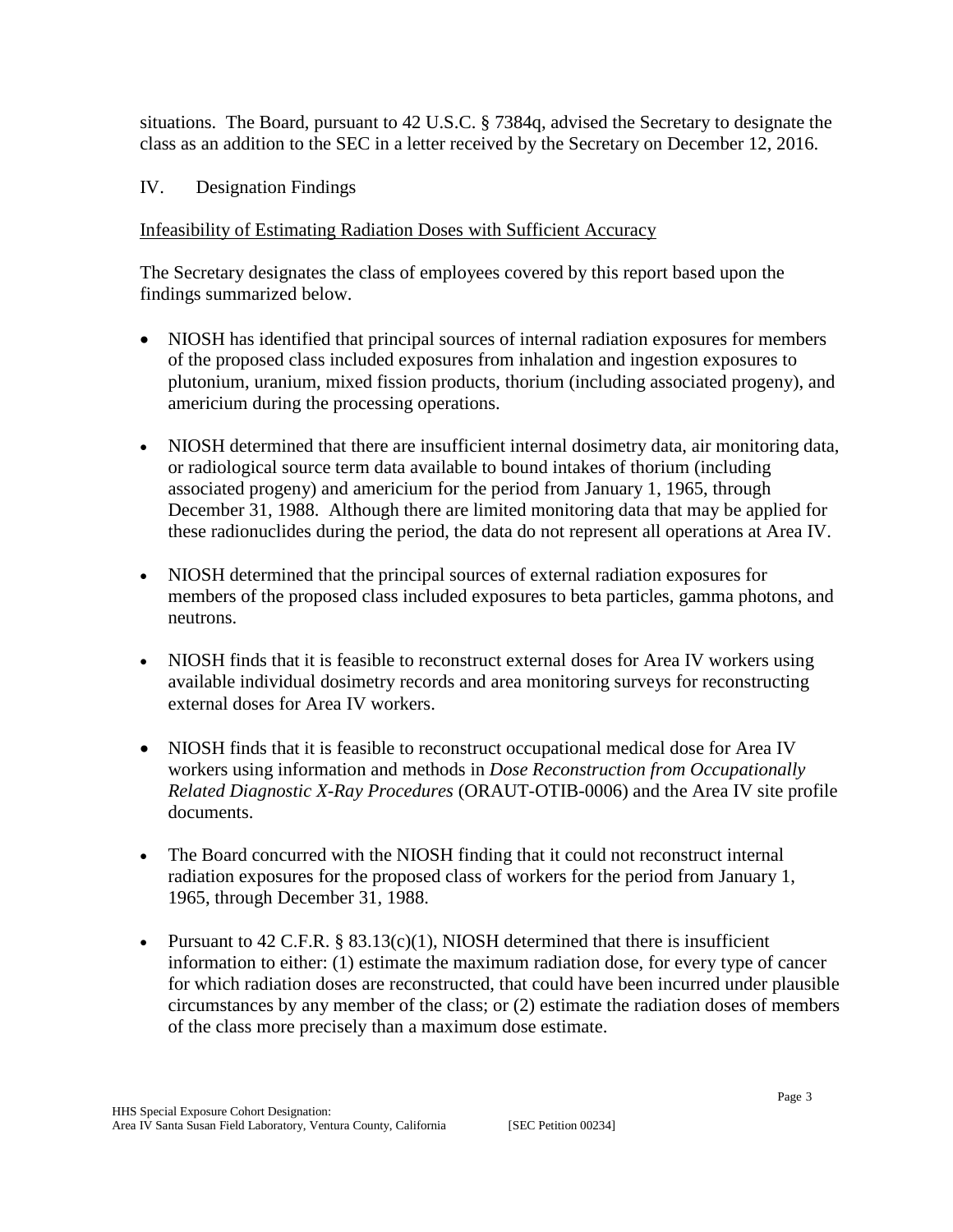- Although NIOSH found that it is not possible to completely reconstruct internal radiation doses for the period from January 1, 1965, through December 31, 1988, NIOSH intends to use any internal and external monitoring data that may become available for an individual claim (and that can be interpreted using existing NIOSH dose-reconstruction processes or procedures). Dose reconstructions for individuals employed at Area IV Santa Susana Field Laboratory during the period from January 1, 1965, through December 31, 1988, but who do not qualify for inclusion in the SEC, may be performed using these data as appropriate.
- The Board concurred with NIOSH's recommendation to add the proposed class of workers to the SEC.

## Health Endangerment

The Secretary established the health endangerment determination for the class of employees covered by this report based upon the findings summarized below.

- (1) Pursuant to 42 C.F.R. § 83.13(c)(3), NIOSH established that there is a reasonable likelihood that such radiation doses may have endangered the health of members of the class. Pursuant to  $42$  C.F.R. §  $83.13(c)(3)(ii)$ , NIOSH specified a minimum duration of employment to satisfy this health endangerment criterion as "having been employed for a number of work days aggregating at least 250 work days within the parameters established for this class or in combination with work days within the parameters established for one or more other classes of employees in the Cohort."
- (2) NIOSH did not identify any evidence from the petitioners or from other resources that would establish that the class was exposed to radiation during a discrete incident likely to have involved exceptionally high-level exposures, such as a nuclear criticality incident, as defined under  $42$  C.F.R. §  $83.13(c)(3)(i)$ .
- (3) The Board concurred with NIOSH's finding that the health of the class may have been endangered and defined the class according to the 250-workday requirement specified under 42 C.F.R. § 83.13(c) (3)(ii).
- V. Effect and Effective Date of Designation

The Secretary submits this report on the designation of one additional class to the SEC for review by Congress, pursuant to 42 U.S.C. §§ 7384*l*(14)(C)(ii) and 7384q(c)(2)(A), as amended by the Ronald W. Reagan National Defense Authorization Act for Fiscal Year 2005, Pub. L. No. 108-375 (codified as amended in scattered sections of 42 U.S.C.). Pursuant to 42 U.S.C. § 7384*l*(14)(C)(ii), as amended by the Ronald W. Reagan National Defense Authorization Act for Fiscal Year 2005, Pub. L. No. 108-375 (codified as amended in scattered sections of 42 U.S.C.), the designation in this report will become effective 30 days after the date of this report's submission to Congress "unless Congress otherwise provides."